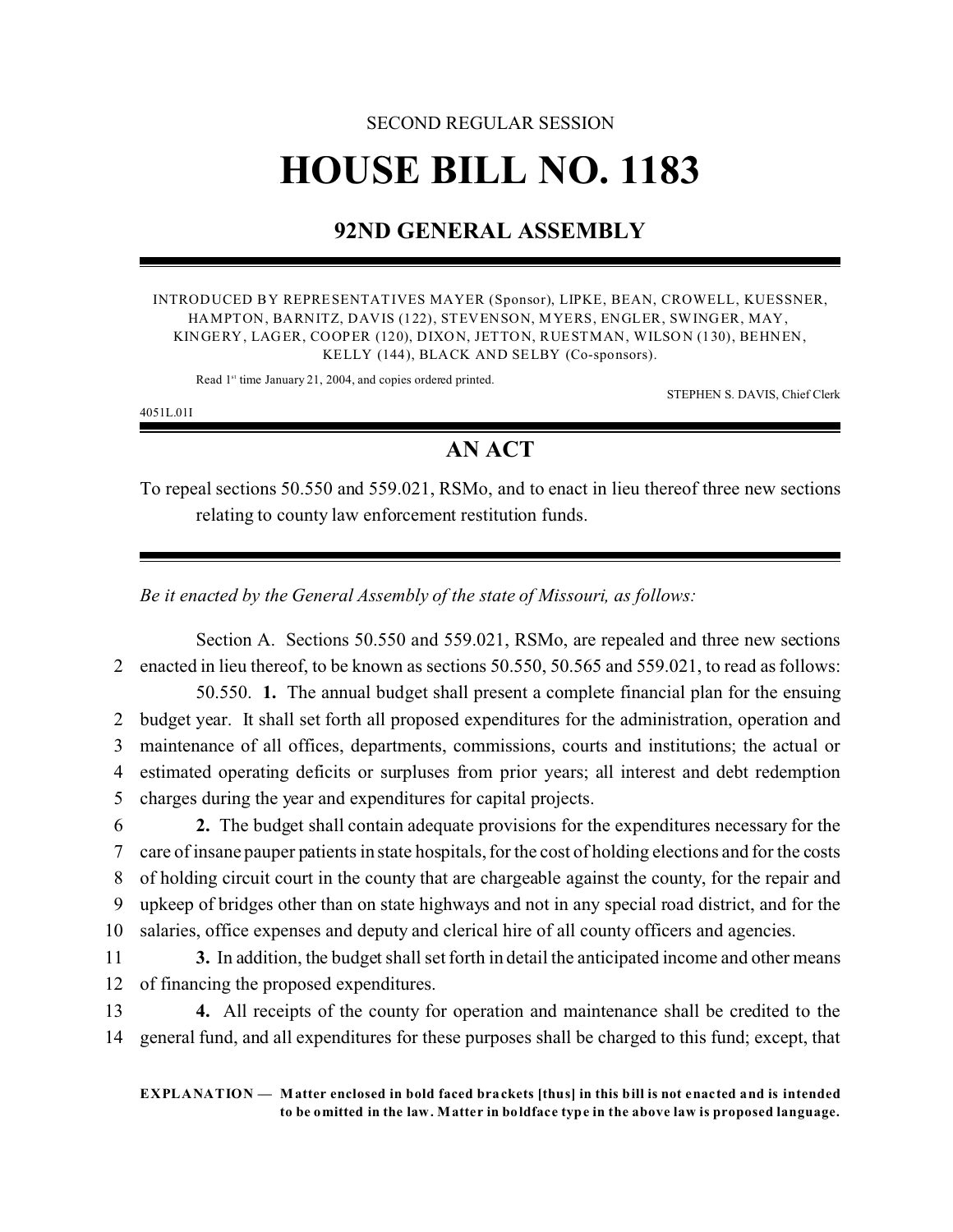### H.B. 1183 2

 receipts from the special tax levy for roads and bridges shall be kept in a special fund and expenditures for roads and bridges may be charged to the special fund.

 **5.** All receipts from the sale of bonds for any purpose shall be credited to the bond fund created for the purpose, and all expenditures for this purpose shall be charged to the fund. All receipts for the retirement of any bond issue shall be credited to a retirement fund for the issue, and all payments to retire the issue shall be charged to the fund. All receipts for interest on outstanding bonds and all premiums and accrued interest on bonds sold shall be credited to the interest fund, and all payments of interest on the bonds shall be charged to the interest fund.

 **6. Subject to the provisions of section 50.565 the county commission may create a fund to be known as "The County Law Enforcement Restitution Fund".**

**7.** The county commission may create other funds as are necessary from time to time.

**50.565. 1. A county commission may establish by ordinance or order a fund whose proceeds may be expended only for the purposes provided for in subsection 3 of this section. The fund shall be designated as a county law enforcement restitution fund and shall be under the supervision of a board of trustees consisting of two citizens of the county appointed by the presiding commissioner of the county, two citizens of the county appointed by the sheriff of the county, and one citizen of the county appointed by the county coroner or medical examiner. The citizens so appointed shall not be current or former employees of either the sheriff's department or the office of the prosecuting attorney for the county.**

 **2. Money from the county law enforcement restitution fund shall only be expended upon the approval of a majority of the members of the county law enforcement restitution fund's board of trustees and only for the purposes provided for by subsection 3 of this section.**

 **3. Money from the county law enforcement restitution fund shall only be expended for the following purposes:**

**(1) Narcotics investigation, prevention, and intervention;**

 **(2) Purchase of law enforcement related equipment and supplies for the sheriff's office;**

**(3) Matching funds for federal or state law enforcement grants;**

 **(4) Funding for the reporting of all state and federal crime statistics or information; and**

 **(5) Any law enforcement related expense, including those of the prosecuting attorney, approved by the board of trustees for the county law enforcement restitution fund that is reasonably related to investigation, charging, preparation, trial, and disposition of criminal cases before the courts of the state of Missouri.**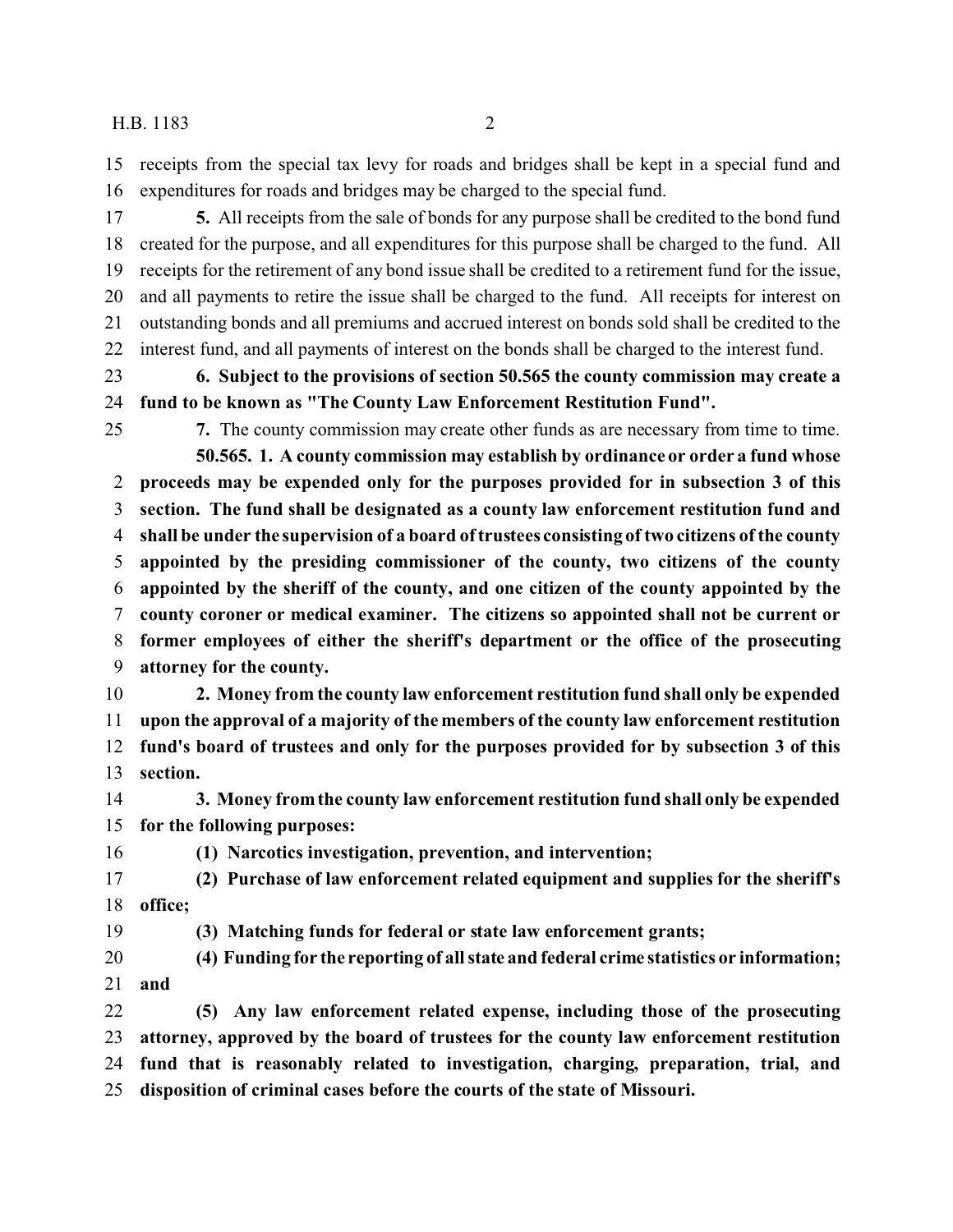H.B. 1183 3

 **4. The county commission may not reduce any law enforcement agency's budget as a result of funds the law enforcement agency receives from the county law enforcement restitution fund. The restitution fund is to be used only as a supplement to the law enforcement agency's funding received from other county, state, or federal funds.**

 **5. County law enforcement restitution funds shall be audited as are all other county funds.**

559.021. 1. The conditions of probation shall be such as the court in its discretion deems reasonably necessary to ensure that the defendant will not again violate the law. When a defendant is placed on probation he shall be given a certificate explicitly stating the conditions on which he is being released.

 2. In addition to such other authority as exists to order conditions of probation, the court may order such conditions as the court believes will serve to compensate the victim, any dependent of the victim, **any statutorily created fund for costs incurred as a result of the offender's actions,** or society. Such conditions may include **restorative justice methods pursuant to section 217.777, RSMo, or any other method that the court finds just or appropriate including**, but **[**shall**]** not **[**be**]** limited to:

 (1) Restitution to the victim or any dependent of the victim, **or statutorily created fund for costs incurred as a result of the offender's actions** in an amount to be determined by the judge; **[**and**]**

 (2) The performance of a designated amount of free work for a public or charitable purpose, or purposes, as determined by the judge**;**

**(3) Offender treatment programs;**

**(4) Work release programs in local facilities; and**

**(5) Community-based residential and nonresidential programs**.

 3. The defendant may refuse probation conditioned on the performance of free work. If he does so, the court shall decide the extent or duration of sentence or other disposition to be imposed and render judgment accordingly. Any county, city, person, organization, or agency, or employee of a county, city, organization or agency charged with the supervision of such free work or who benefits from its performance shall be immune from any suit by the defendant or any person deriving a cause of action from him if such cause of action arises from such supervision of performance, except for an intentional tort or gross negligence. The services performed by the defendant shall not be deemed employment within the meaning of the provisions of chapter 288, RSMo. A defendant performing services pursuant to this section shall not be deemed an employee within the meaning of the provisions of chapter 287, RSMo.

 4. **In addition to such other authority as exists to order conditions of probation, in the case of a plea of guilty or a finding of guilt, the court may order the assessment and**